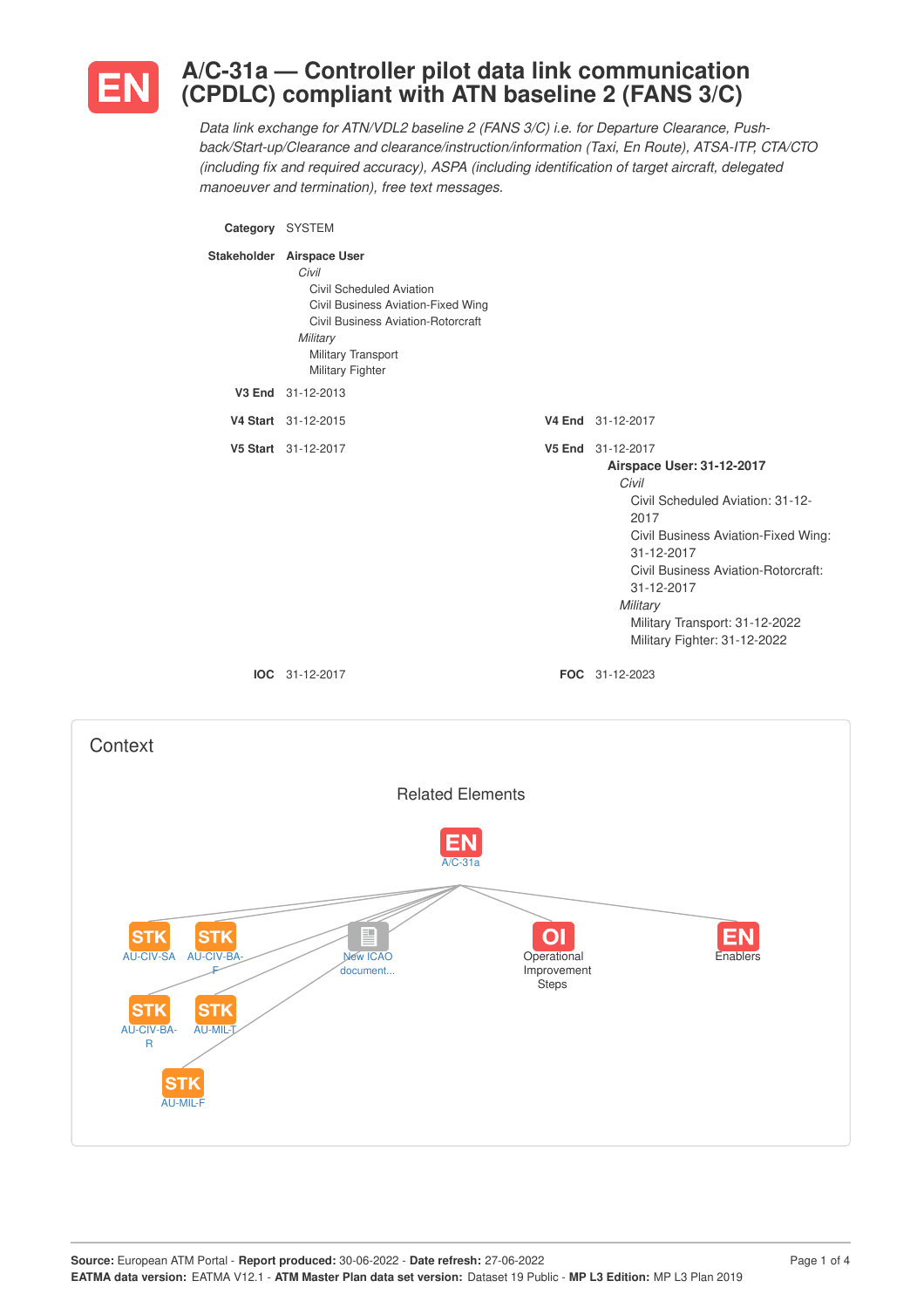| Code                        |                 | Benefits start date (IOC) - Full benefit date (FOC) |  |  |  |                                                                               |  |  |  |  |  |  |  |  |  |  |  |  |
|-----------------------------|-----------------|-----------------------------------------------------|--|--|--|-------------------------------------------------------------------------------|--|--|--|--|--|--|--|--|--|--|--|--|
|                             |                 |                                                     |  |  |  | 15 16 17 18 19 20 21 22 23 24 25 26 27 28 29 30 31 32 33 34 35 36 37 38 39 40 |  |  |  |  |  |  |  |  |  |  |  |  |
| $A/C-31a$                   |                 | V <sub>4</sub>                                      |  |  |  | IOC - FOC                                                                     |  |  |  |  |  |  |  |  |  |  |  |  |
| €                           | AUO-0308-A      |                                                     |  |  |  |                                                                               |  |  |  |  |  |  |  |  |  |  |  |  |
| €                           | AUO-0308-B      |                                                     |  |  |  |                                                                               |  |  |  |  |  |  |  |  |  |  |  |  |
| €                           | AUO-0309        |                                                     |  |  |  |                                                                               |  |  |  |  |  |  |  |  |  |  |  |  |
| €                           | AUO-0603-A      |                                                     |  |  |  |                                                                               |  |  |  |  |  |  |  |  |  |  |  |  |
| €                           | AUO-0603-B      |                                                     |  |  |  |                                                                               |  |  |  |  |  |  |  |  |  |  |  |  |
| $\triangle$                 | AUO-0703        |                                                     |  |  |  |                                                                               |  |  |  |  |  |  |  |  |  |  |  |  |
| €                           | <b>CM-0605</b>  |                                                     |  |  |  |                                                                               |  |  |  |  |  |  |  |  |  |  |  |  |
| €                           | <b>CM-0606</b>  |                                                     |  |  |  |                                                                               |  |  |  |  |  |  |  |  |  |  |  |  |
| €                           | CM-0607         |                                                     |  |  |  |                                                                               |  |  |  |  |  |  |  |  |  |  |  |  |
| $\triangle$                 | CM-0608         |                                                     |  |  |  |                                                                               |  |  |  |  |  |  |  |  |  |  |  |  |
| $\color{red}\blacktriangle$ | <b>SDM-0215</b> |                                                     |  |  |  |                                                                               |  |  |  |  |  |  |  |  |  |  |  |  |
| €                           | TS-0109         |                                                     |  |  |  |                                                                               |  |  |  |  |  |  |  |  |  |  |  |  |
| $\rightarrow$               | AOM-0505        |                                                     |  |  |  |                                                                               |  |  |  |  |  |  |  |  |  |  |  |  |
| $\rightarrow$               | CM-0200-B       |                                                     |  |  |  |                                                                               |  |  |  |  |  |  |  |  |  |  |  |  |
| $\rightarrow$               | CM-0200-C       |                                                     |  |  |  |                                                                               |  |  |  |  |  |  |  |  |  |  |  |  |
| $\rightarrow$               | CM-0200-D       |                                                     |  |  |  |                                                                               |  |  |  |  |  |  |  |  |  |  |  |  |
| $\rightarrow$               | <b>TS-0103</b>  |                                                     |  |  |  |                                                                               |  |  |  |  |  |  |  |  |  |  |  |  |
| $\rightarrow$               | <b>TS-0108</b>  |                                                     |  |  |  |                                                                               |  |  |  |  |  |  |  |  |  |  |  |  |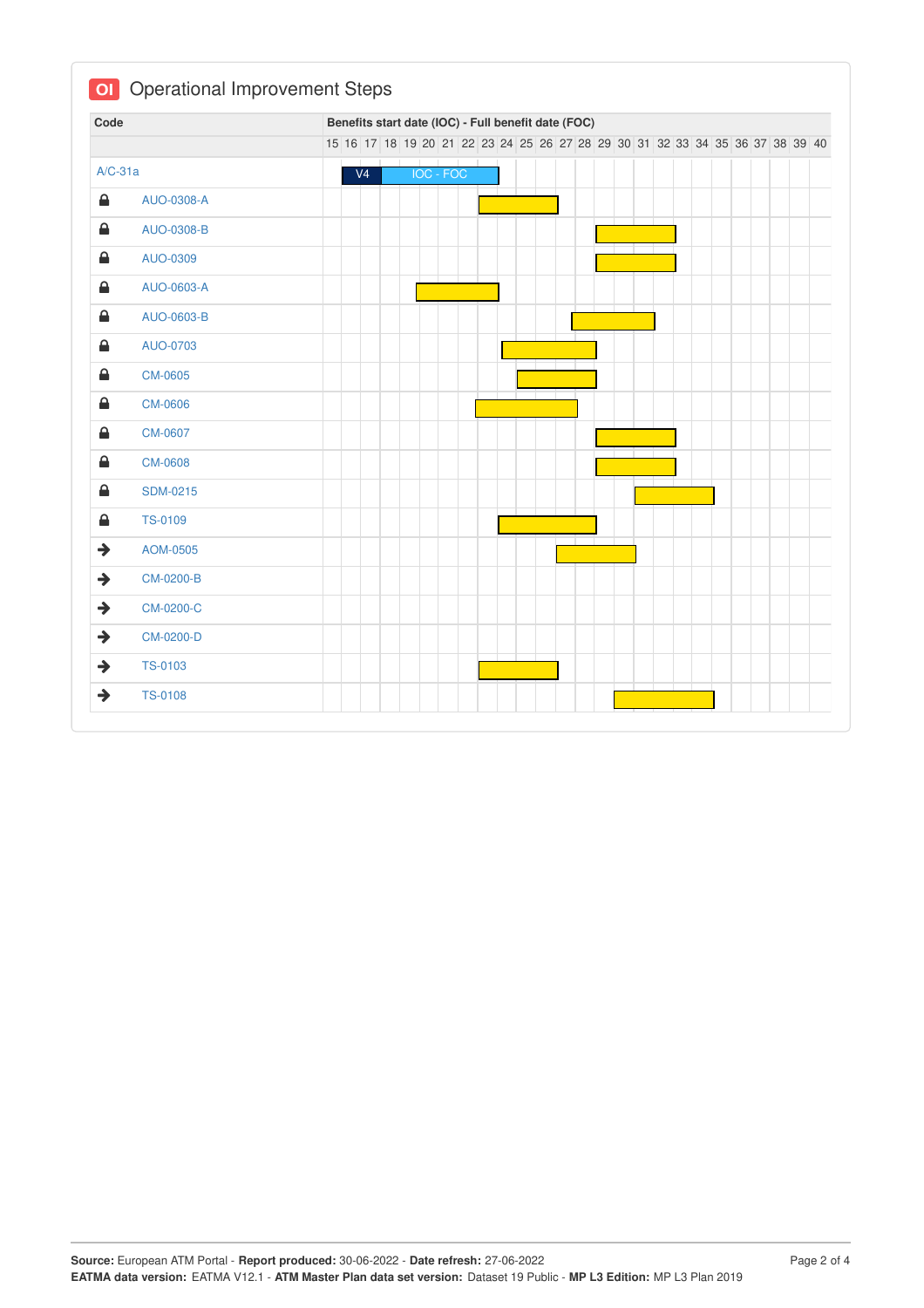| Relationship         | Code             | <b>Title</b>                                                                                                                                 | <b>Related Elements</b>             |
|----------------------|------------------|----------------------------------------------------------------------------------------------------------------------------------------------|-------------------------------------|
| Supporting           |                  |                                                                                                                                              |                                     |
|                      | $A/C-42a$        | On-board graphical display of taxi clearance (up linked or<br>via voice) using common air/ground airport database                            | STK OI EN DS                        |
| Has predecessor      | $A/C-11$         | Flight management and guidance for improved single<br>time constraint achievement (CTA/CTO)                                                  | OI ENDS<br><b>STK</b>               |
| Has predecessor      | $A/C-31$         | Data link exchange compliant with Link 2000+                                                                                                 | OI EN<br><b>STK</b>                 |
| Is synchronised with | AERODROME-ATC-45 | Communication DataLink supporting trajectory<br>management and other flight information during<br>approach, landing, and taxi and departure. | OI EN<br><b>STK</b>                 |
| Is synchronised with | ER APP ATC 119   | Air/Ground Datalink Communication/Protocols for i4D and<br><b>Controlled Time of Arrival</b>                                                 | STK OI EN DS<br><b>PCP</b>          |
| Enabled by           | AGDLS-ATC-AC-14a | New SPR for data link exchange of Departure Clearance<br>(DCL) via ATN B2                                                                    | <b>EN</b>                           |
| Enabled by           | AGDLS-ATC-AC-14b | New SPR for data link exchange of Instructions and<br>clearances (ACL) over ATN B2                                                           | <b>EN</b>                           |
| Enabled by           | AGDLS-ATC-AC-14e | New SPR for data link exchange of clearances or<br>instructions for ASAS Spacing                                                             | <b>EN</b>                           |
| Enabled by           | AGDLS-ATC-AC-15a | New IOP for data link exchange of Departure Clearance<br>(DCL) via ATN B2                                                                    | <b>EN</b>                           |
| Enabled by           | AGDLS-ATC-AC-15b | New IOP for datalink exchange of Instructions and<br>clearances (ACL) over ATN B2                                                            | <b>EN</b>                           |
| Enabled by           | AGDLS-ATC-AC-15e | New IOP for data link exchange of clearances or<br>instructions for ASAS Spacing                                                             | <b>EN</b>                           |
| Enabled by           | AGDLS-STD-01     | ICAO provisions for CPDLC for IM                                                                                                             | OI EN E                             |
| Enabled by           | AGDLS-STD-03     | Use of Inmarsat IV satellites in oceanic area                                                                                                | E                                   |
| Enabled by           | AGDLS-STD-10     | Use of Inmarsat IV satellites SBB precursor in continental<br>area                                                                           | 目<br><b>EN</b>                      |
| Enabling             | CTE-C02d         | New Airport Datalink technology (AEROMACS)                                                                                                   | STK OI EN DS<br>券                   |
| Enabled by           | <b>REG-0006</b>  | AMC for departure clearance over VDL2 ATN                                                                                                    | <b>EN</b>                           |
| Enabled by           | <b>REG-0012</b>  | CS in support of PCP AF3- Free Routes                                                                                                        | <b>EN</b>                           |
| Enabled by           | <b>REG-0100</b>  | <b>Regulatory Provisions for Datalink Extension (DLS II)</b>                                                                                 | <b>EN DS PCP</b>                    |
| Enabled by           | <b>REG-0102</b>  | Means of Compliance for DLS II                                                                                                               | <b>EN</b>                           |
| Enabled by           | <b>STD-004</b>   | Review of ATN B2 standards in WG-78/SC-214 for<br>US/EUR convergence                                                                         | OI EN DS PCP<br>$\blacksquare$      |
| Enabled by           | <b>STD-005</b>   | SPR for new AOC services and FIS services (ED-175A,<br><b>WG-76)</b>                                                                         | $\blacksquare$<br>EN                |
| Enabled by           | <b>STD-006</b>   | MASPS for new AOC services and FIS services (WG-76)                                                                                          | H<br>EΝ                             |
| Enabled by           | <b>STD-041</b>   | MOPS for an Airborne VDL Mode-2 System Operating in<br>the Frequency Range 118-136.975 MHz (ED-92B)                                          |                                     |
| Enabled by           | <b>STD-066</b>   | <b>ICAO Provisions for ATN Baseline 2</b>                                                                                                    | <b>EN</b>                           |
| Enabled by           | <b>STD-076</b>   | ICAO DOC 9880                                                                                                                                | O <br><b>EN</b>                     |
| Deployed with        | $A/C-37a$        | Downlink of trajectory data according to contract terms<br>(ADS-C) compliant to ATN baseline 2 (FANS 3/C)                                    | OI ENDS<br><b>STK</b><br><b>PCP</b> |

**PCP PCP Elements: No associated data**